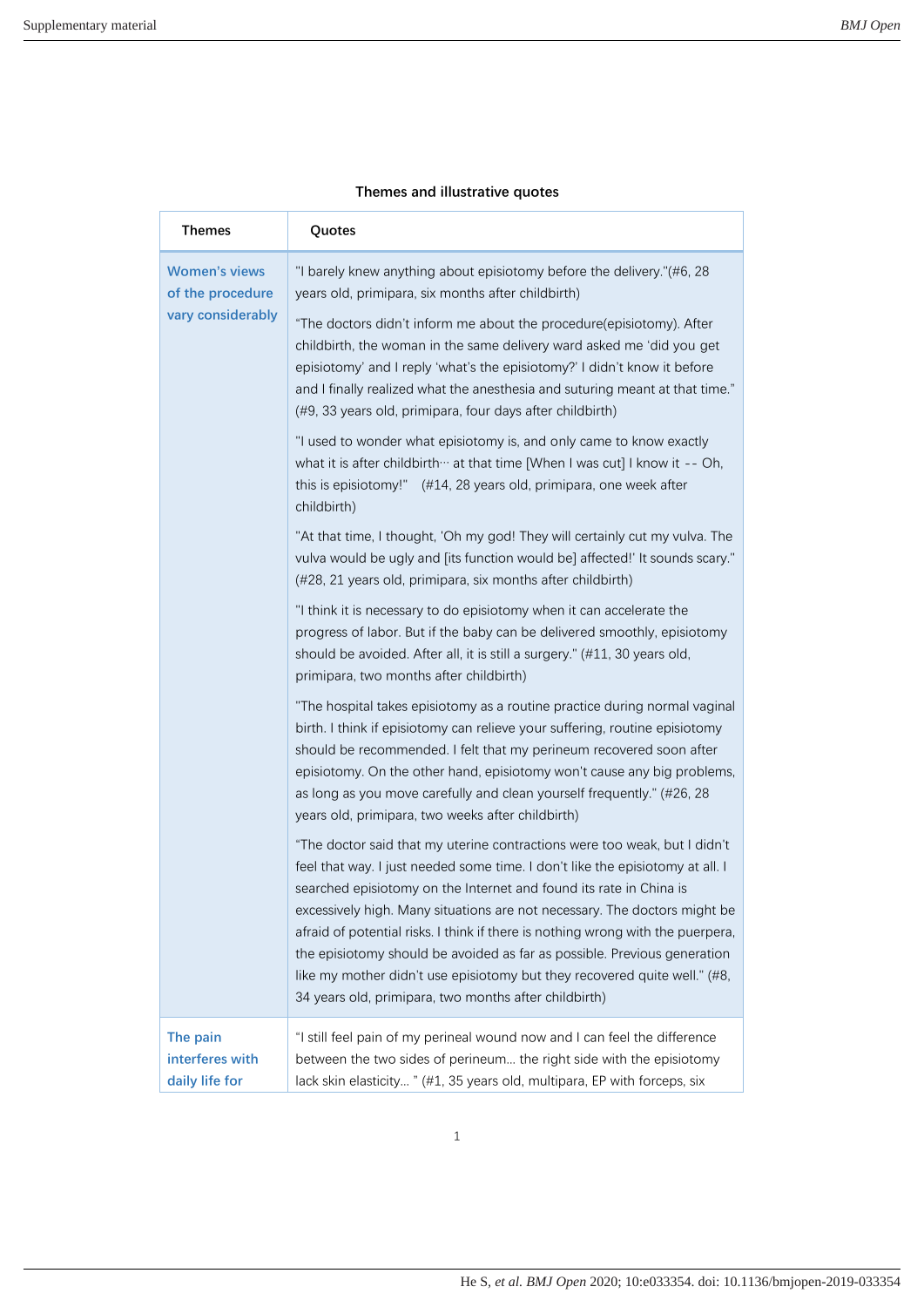| weeks | months after childbirth)                                                                                                                                                                                                                                                                                                                                                                                                        |
|-------|---------------------------------------------------------------------------------------------------------------------------------------------------------------------------------------------------------------------------------------------------------------------------------------------------------------------------------------------------------------------------------------------------------------------------------|
|       | "The wound hurt in the first few days. Five days after delivery, I started to<br>feel better, but I can still feel the pulling or tugging pain at the incision it<br>was a bit tight." (#26, 28 years old, primipara, two weeks after childbirth)                                                                                                                                                                               |
|       | " When I tried to sit down, it seems like that I was sitting on a knife. The<br>wound seemed to split. It hurt that much." (#16, 32 years old, primipara,<br>two years after childbirth)                                                                                                                                                                                                                                        |
|       | "The wound split at the six day after birth, then I suffered a lot because it<br>recovered slowly. The pain had continued for half a month and the stiches<br>cannot be absorbed even now, I am still feeling painful when I am<br>sitting" (#8, 34 years old, two months after childbirth)                                                                                                                                     |
|       | "I had to move slowly because I felt painful when I moved suddenly."<br>(#12, 40 years old, multipara, two months after childbirth)                                                                                                                                                                                                                                                                                             |
|       | "The doctor said I must sleep on the side. It was uncomfortable to sleep<br>one-sided for a long time." (#6, 28 years old, primipara, six months after<br>delivery)                                                                                                                                                                                                                                                             |
|       | "At that time (half a month after childbirth), I couldn't sit or squat<br>[because of the horrible pain], and I had to move very slowly." (#8, 34<br>years old, two months after childbirth)                                                                                                                                                                                                                                    |
|       | "The healing was not very good [of my perineum] in the first few days, I<br>was fed by my mother. I couldn't sit [because of pain], and I just lay down<br>there. I ate on the bed in the first month. " (#20, 30 years old, primipara,<br>EP with forceps delivery, two months after childbirth)                                                                                                                               |
|       | "I can't sit because of the pain in the first month after childbirth, I used<br>the breast pump in a standing position." (#20, 30 years old, primipara, EP<br>with forceps delivery, two months after childbirth)                                                                                                                                                                                                               |
|       | "I just felt the wound painful during breastfeeding. Sometimes I felt that<br>my baby couldn't get the nipples, so I just leaned forward a bit, and<br>suddenly, the episiotomy wound began to hurt. After all, there were two<br>cuts in my perineum [The women also got episiotomy at her last<br>childbirth] and I don't like to lie down [to feed the baby]." (#4, 34 years<br>old, multipara, two months after childbirth) |
|       | "It was very tiring and painful to sit down I felt my wound was also<br>swollen, and I had to sit on one-side, lean my body to the side without<br>episiotomy. I sat in this way for the breastfeeding within the whole first<br>month this made my back hurt and sometimes it was really awful." (#28,<br>21 years old, primipara, six months after childbirth)                                                                |
|       | "My wound hurt very much in the first week, and I couldn't peep or poop<br>at all because I couldn't sit on the toilet. Every time using the toilet was                                                                                                                                                                                                                                                                         |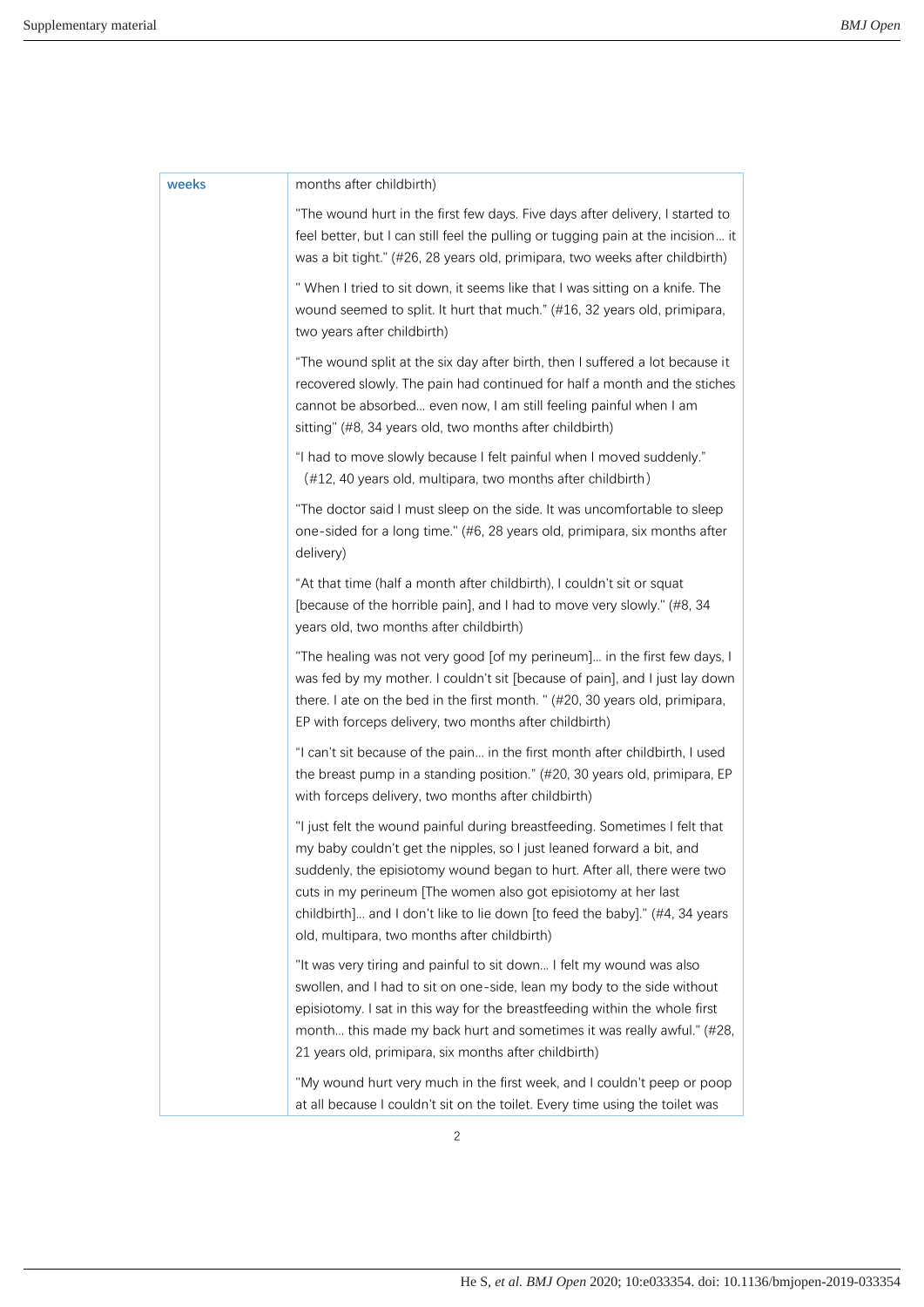|                                                                                                      | like a torture to me. I think that most women who have received an<br>episiotomy would probably have the same problem as me." (#1, 35 years<br>old, multipara, EP with forceps, six months after childbirth)                                                                                                                                                                                                |
|------------------------------------------------------------------------------------------------------|-------------------------------------------------------------------------------------------------------------------------------------------------------------------------------------------------------------------------------------------------------------------------------------------------------------------------------------------------------------------------------------------------------------|
|                                                                                                      | "If the wound gets infected because of improperly sterilization during the<br>procedure, it would be very troublesome. The healing will take one to<br>three weeks. In this kind of case, women with episiotomy would be more<br>tortured than those with C-section." (Obstetrician, 28 years of relevant<br>work experience, district MCH hospital.)                                                       |
|                                                                                                      | "Catgut (a kind of stitches) absorption varies from people to people, and<br>some women may be allergic ··· have catgut rejection. If the sutures<br>cannot be absorbed, it is always a foreign matter in perineum, which will<br>hurt. " (Midwife, 25 years of relevant work experience, district MCH<br>hospital)                                                                                         |
|                                                                                                      | "Episiotomy does have impacts on daily activities, such as breastfeeding.<br>Some women are unwilling to breastfeed while lying down, or they just<br>don't know how to breastfeed while lying down. Sometimes, people<br>would feel anxious because of the pain. The milk secretion could also be<br>affected by the pain." (Midwife, 20 years of relevant work experience,<br>secondary general hospital) |
|                                                                                                      | "Walking and breastfeeding could be affected [by EP]. Episiotomy has a<br>major impact on breastfeeding, because some women have short nipples,<br>and it is difficult for the baby to suck the nipples when in lying position.<br>Thus, it is easier to breastfeed with sitting position (Community health<br>care provider, 17 years of relevant work experience, community health<br>center)             |
| Long term<br>anxiety is a<br>consequence for<br>some, described<br>as a<br>"psychological<br>shadow" | "Because of the terrible perineal pain, I asked my husband to resume<br>sexual life a year later. I didn't dare to do it, because I worried the wound<br>would pain again." (#16, 32 years old, primipara, two years after<br>childbirth)                                                                                                                                                                   |
|                                                                                                      | "We returned to sexual life quite late, about half a year after delivery. The<br>first three or four times [of sexual life] turned out painful because of the<br>wound and vaginal dryness. When my baby was 10 months old, it wasn't<br>painful anymore." (#23, 29 years old, primipara, 14 months after<br>childbirth)                                                                                    |
|                                                                                                      | "Psychologically, I feel that the vagina cannot recover to original<br>state you feel the vagina is looser than before. And your spouse also has<br>some psychological barriers to postpartum sexual life. I feel that many<br>mothers who undergo episiotomy will have the shadows of sexual life<br>more or less. The psychological shadow might disappear over time, but I                               |

3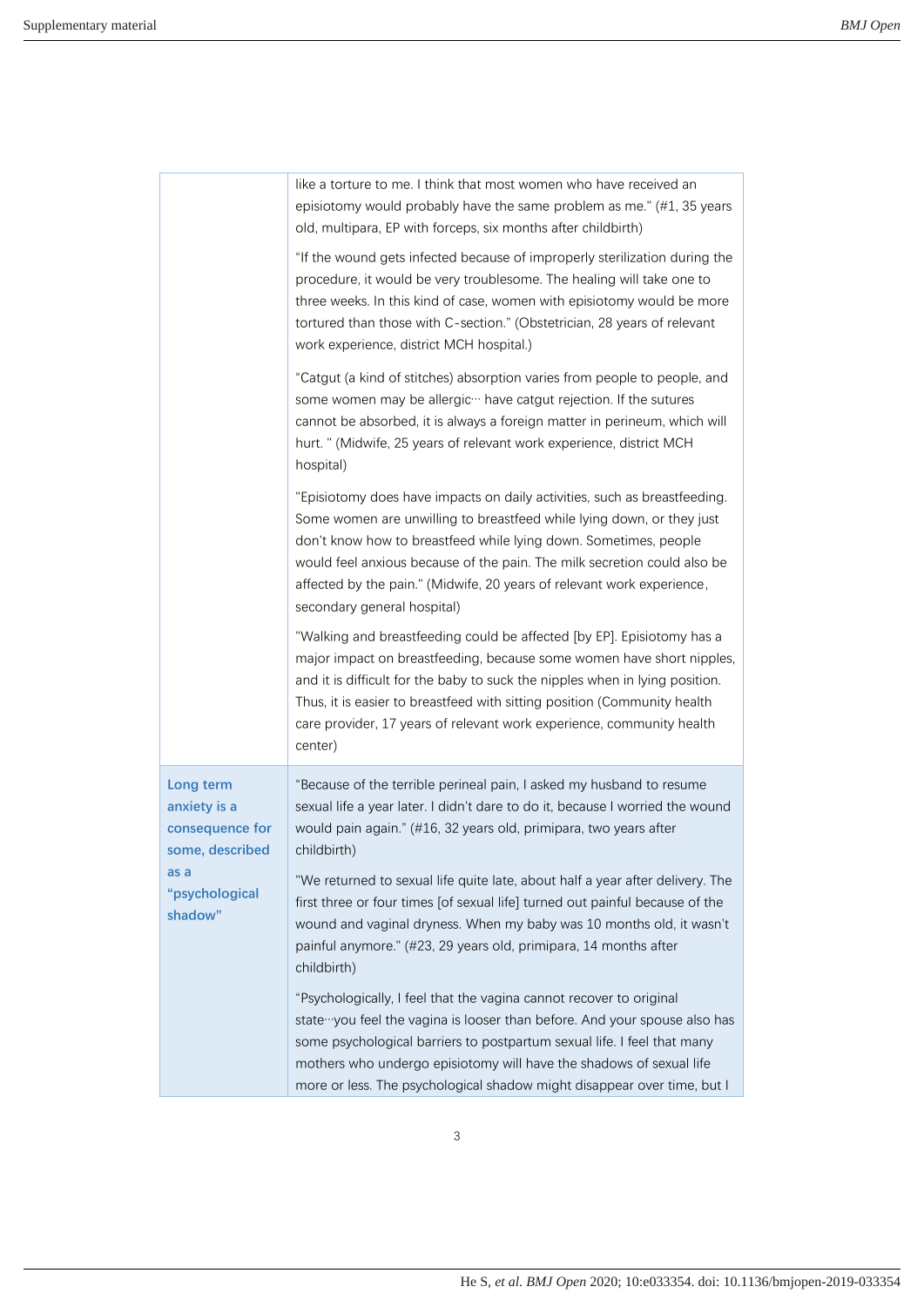don't know yet."(#1, 35 years old, multipara, six months after childbirth)

"The biggest problem for me now is the next delivery. Will I receive an episiotomy again? Will my second vaginal delivery encounter difficulties because of my rough perineum [the wound of episiotomy this time]?" (#3, 32 years old, primipara, EP with forceps, 14 months after childbirth)

" I don't dare to deliver my second child through normal birth (vaginal delivery). The experience of recovering from the episiotomy was indeed miserable. It really scared me. Maybe not having a second child is better... or maybe I would choose C-section even though it has some negative effects... if I had a vaginal birth again, and an episiotomy again. I cannot imagine what will happen, my vagina would be totally 'useless' for sexual life." (#13, 39 years old, primipara, two years after childbirth)

"The doctor directly did the episiotomy at my first childbirth. So I gained some childbirth experience and I was always afraid that I would suffer episiotomy again during this childbirth. There was a psychological shadow when I thought of the childbirth... I was worried about these problems such as deliver again, episiotomy again, miserable recovery of episiotomy. Finally, I still got episiotomy again!" (#29, 30 years old, multipara, six months after childbirth)

"We used the method of withdraw when having sex, because the inside of my perineum was uneven and rough, which hooked the condom and affected intercourse." (#13, 39 years old, primipara, seven years after childbirth)

"Some women can't have intercourse at all. Once I met a case that the vagina of the women so tight that I can' even put one finger in, due to the scar contracture." (Obstetrician,28 years of relevant work experience, district MCH hospital)

"What are the impacts of episiotomy on further childbirth? It is true that it may cast a psychological shadow on those women. If the episiotomy wound from first childbirth is infected or she has a severe tear, she won't dare to have another child, or she might choose C-section. Next time she might say: 'I don't want another baby' and 'I want to choose C-section instead of vaginal delivery."(Obstetrician, 28 years of relevant work experience, district MCH hospital)

"It doesn't matter much because interval between births is generally long. It takes at least one year, right? The skin would recover within a year... it's just that the wound will look ugly but the birth process won't be affected." (Midwife, 25 years of relevant work experience, district MCH hospital)

"Some people are scar physique (a kind of people who easily have enormous scar). This kind of scar is hard and protuberant so that we fear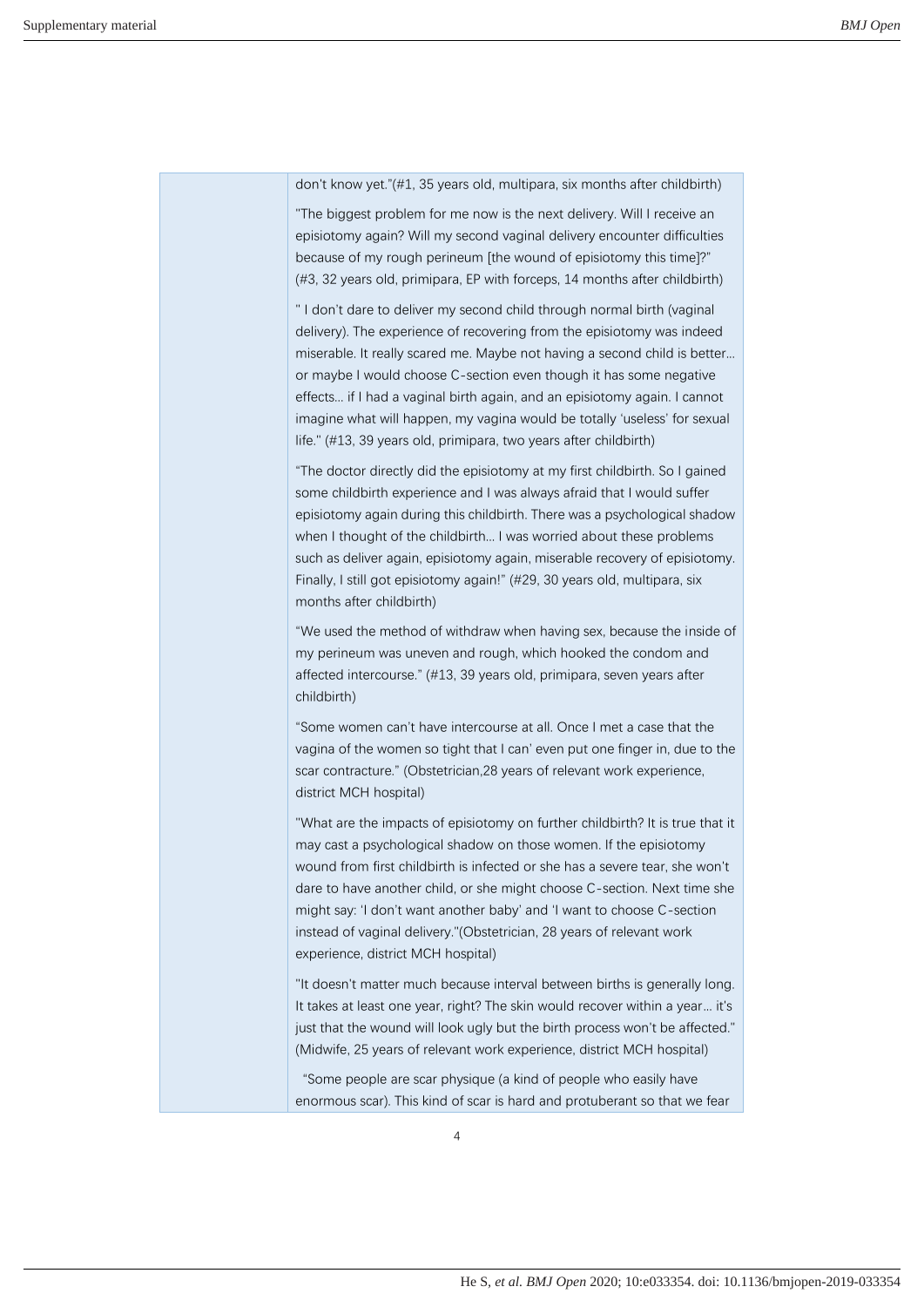|  |                                                            | the wound would tear again during the second childbirth. If the scar tears<br>and is sewed up again, it can't heal very well. (Midwife, 25 years of work<br>experience, secondary general hospital)                                                                                                                                                                                                                                                                                                                                                                                                                                 |
|--|------------------------------------------------------------|-------------------------------------------------------------------------------------------------------------------------------------------------------------------------------------------------------------------------------------------------------------------------------------------------------------------------------------------------------------------------------------------------------------------------------------------------------------------------------------------------------------------------------------------------------------------------------------------------------------------------------------|
|  | <b>Societal norms</b><br>assume women<br>will not complain | "I would endure the pain and not mention it. It didn't hurt that much. I<br>could still bear with it It's normal thing, also the fate of every woman."<br>(#29, 30 years old, multipara, six months after childbirth)                                                                                                                                                                                                                                                                                                                                                                                                               |
|  |                                                            | "Whenever I said I felt sore of the perineal wound, they would say, 'why<br>you still feel painful after 4 months?' It sounds like I shouldn't be sore.<br>Every time my husband said these words, I would response to him, 'you<br>should get a cut and experience the healing process." (#28, 21 years old,<br>primipara, six months after childbirth)                                                                                                                                                                                                                                                                            |
|  |                                                            | "I wondered if all the women would have the perineal pain after the<br>childbirth they [family members], such as my sister in law said that I was<br>a bit low-tolerant they all had birth experience but they never heard that<br>a puerpera unable to sit down after childbirth I didn't see a doctor<br>because my families said every woman would experience pain after<br>childbirth, and the doctor also said my wound healed well At that time, I<br>felt it was so hard to be a woman." (#16, 32 years old, primipara, two<br>years after childbirth)                                                                       |
|  |                                                            | "I'm not very low-tolerant some women are too spoiled to bear any pain<br>and they always groan, which I thought it is meaningless. Nobody could<br>replace your sufferings. It's normal thing, also the fate of every woman."<br>(#29, 30 years old, multipara, six months after childbirth)                                                                                                                                                                                                                                                                                                                                       |
|  |                                                            | "The suturing process was more painful. I cannot keep unmoved because<br>the anesthetic effects tailed off later. And the doctor kept telling me not<br>to move, saying that he couldn't sew up well if I still move. But it was<br>painful and he was sewing up for a long time because my wound was very<br>big I couldn't stay still, and I didn't know whether the stitches were done<br>properly. I don't know if it related to my unabsorbed suturing knot,<br>maybe it resulted from my own body condition (some immune factor). "<br>(#20, 30 years old, primipara, EP with forceps delivery, two months after<br>delivery) |
|  |                                                            | "It was painful during suturing. It was the sharp tingling when I got the cut<br>but the pain of the childbirth was more painful than this. After local<br>anesthetic, it was still very painful and he sewed a few stitches. But I was<br>immersed in the joy of having a baby at that time so I felt the pain could<br>be tolerated but I was trembling because of pain and the doctor<br>comforted me 'it would be finished soon, you can bear it, yes?" (#23, 29<br>years old, primipara, 14 months after delivery)                                                                                                             |
|  |                                                            | "I felt painful so much! I thought I really needed some treatments to relive                                                                                                                                                                                                                                                                                                                                                                                                                                                                                                                                                        |